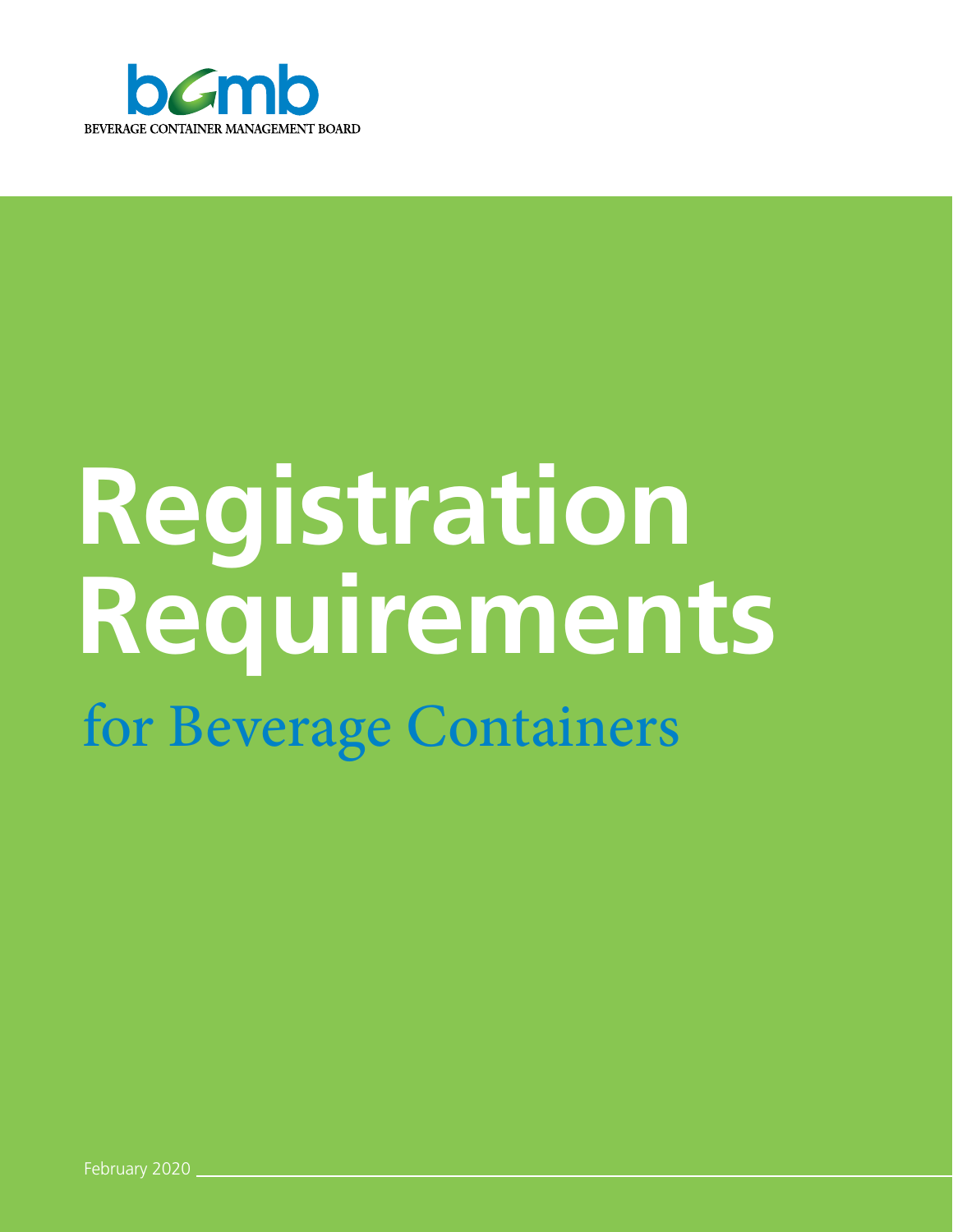

### **CONTENTS**

- **[Introduction](#page-2-0)**
- **[Registration Requirements for Non-Alcoholic Non-Cannabis Registrants](#page-3-0)**
- **Registration Requirements for Alcoholic and/or Cannabis Registrants**
- **[Registering Your Beverage Containers](#page-4-0)**
- Beverage Container Review
- Labeling Information
- [Non-Refillable Beverage Container Registration\(s\)](#page-5-0)
- **[Refillable Beverage Container Registration\(s\)](#page-6-0)**

#### **[Appendix](#page-7-0)**

- [Approved Non-Refillable Beverage Containers](#page-8-0)
- 10 Approved Label Material
- [Approved Closure Material](#page-9-0)
- [Approved Additional Components](#page-10-0)
- **[For Further Assistance](#page-11-0)**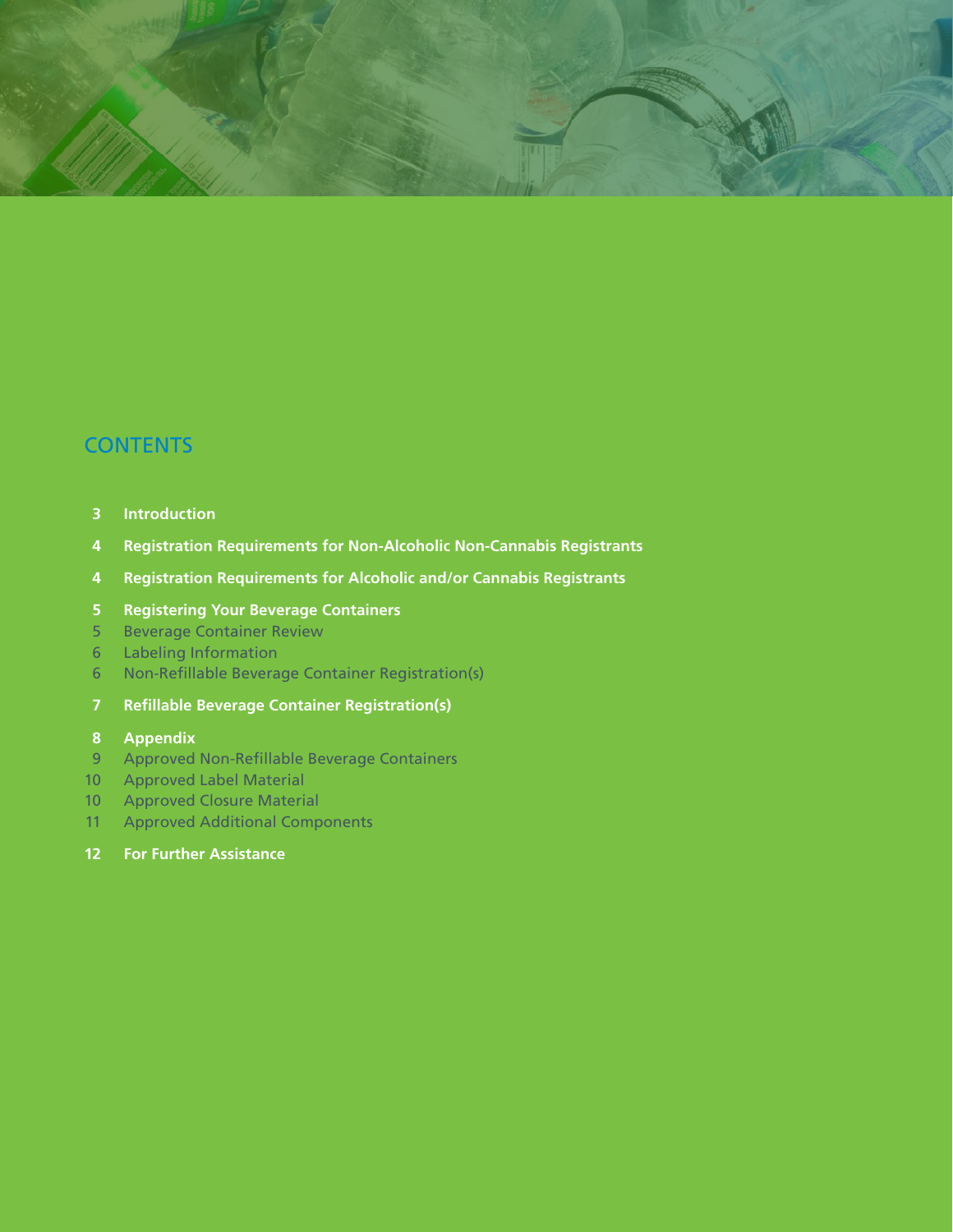<span id="page-2-0"></span>

### **Introduction**

The Registration steps outlined in this document relate to the registration of alcoholic, cannabis and non-alcoholic non-cannabis companies as well as the registration of nonrefillable and refillable alcoholic, cannabis, non-alcoholic non-cannabis beverage containers.

#### **Beverage Container Material Information**

Please see the Appendix starting on page 8 for information on approved container materials, approved labeling materials, approved closure material, approved additional components and not approved multi-material containers.

If a material is listed as *Not Approved*, it cannot be registered by the BCMB. All beverage containers are required to be approved containers. The BCMB maintains a list of container codes for approved beverage containers. This ensures the materials used in the composition of the containers can be recycled and will not contaminate existing material streams. The composition of the container includes all components including but not limited to the container, closure (lid), label and any inserts or attachments. If you have questions about the list of approved containers, which can be found on the BCMB Portal, please contact the BCMB.

If a material is noted as *Must Submit Application*, a Beverage Container Review form is required to be filled out and returned to the BCMB Registrations Team at **registrations@bcmb.ab.ca** with corresponding images as per the form. A sample of the container material will also be required.

#### **Registering Your Company**

For detailed instructions on registering your company, please see the [BCMB Portal User Guide](https://www.bcmb.ab.ca/selling-distributing-beverages/registering-company/) which can be found on the BCMB website under the Selling/Distributing Beverages tab.

**Please note that before registering your company**, **if you sell and/or distribute more than one type of beverage container (alcoholic, cannabis, non-alcoholic non-cannabis), you will need to create separate companies within your account for each beverage container type. You will only be charged the \$60.00 non-refundable registration fee for the first of these companies.**

If you are registering an alcoholic or a cannabis company, your legal entity name will have one of the following added to the front before being approved by the BCMB: alcoholic companies will have AGLC A – (legal entity name); cannabis companies will have AGLC C – (legal entity name).

**Please note: types of beverage containers (alcoholic, cannabis, non-alcoholic non-cannabis) can only be registered under the type of company registered (non-alcoholic non-cannabis, alcoholic, cannabis). I.e. alcoholic registrant can only register alcoholic beverage containers.**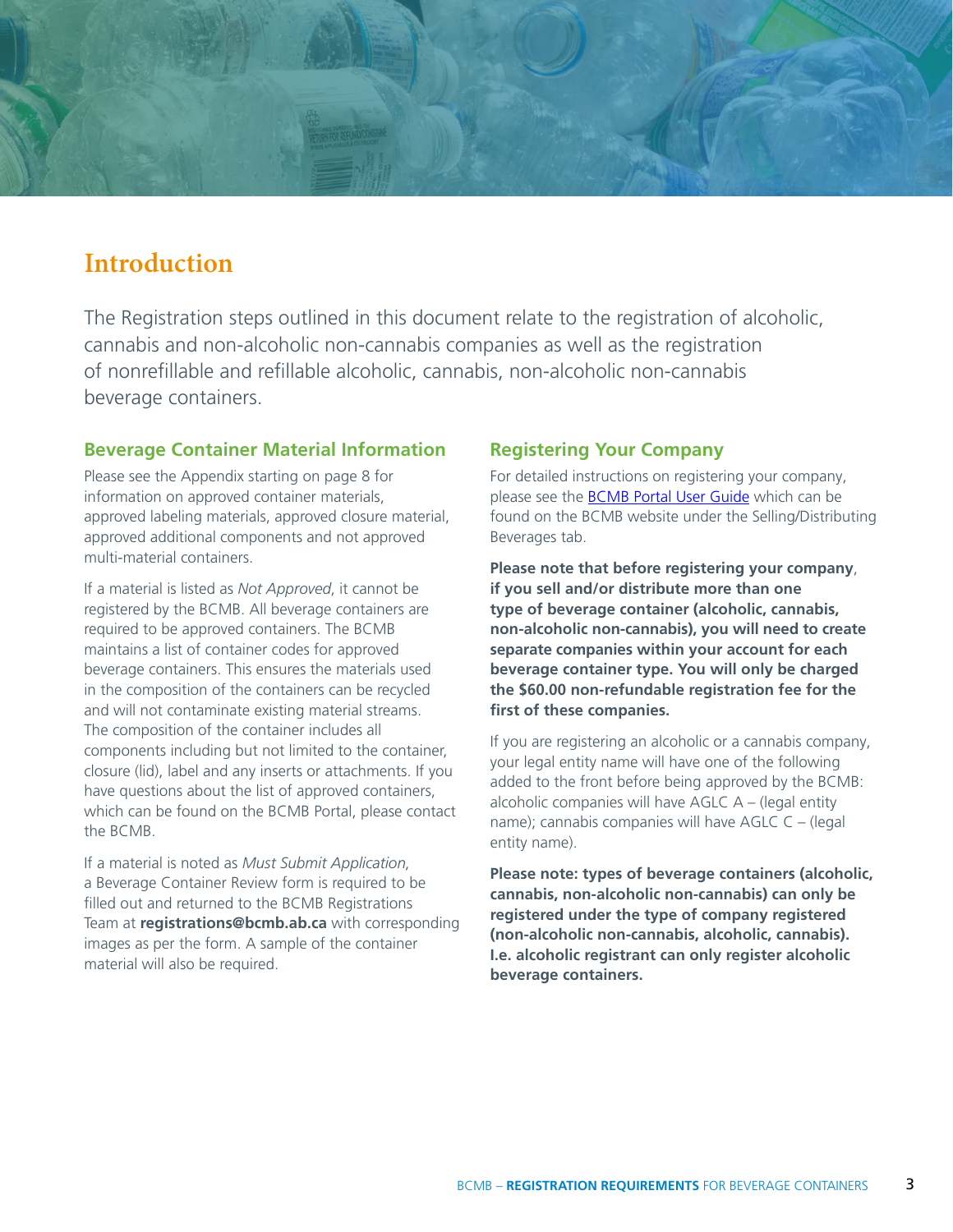<span id="page-3-0"></span>

## **Registration Requirements for Non-Alcoholic Non-Cannabis Registrants**

#### **BCMB Requirements**

- \$60.00 non-refundable registration fee paid to the BCMB. Please contact the BCMB regarding payment options at **info@bcmb.ab.ca**
- Copy of the **Alberta Incorporation Certificate** or [Extra-Provincial Registration Certificate;](https://www.alberta.ca/incorporation-forms.aspx)
- Initial registration through the BCMB Portal at **portal.bcmb.ab.ca/login**, and;
- Signed Manufacturer Agreement. This document can be found on the BCMB website under the Selling/Distributing Beverages tab.

#### **Alberta Beverage Container Recycling Corporation (ABCRC) Requirements**

- Refundable, initial deposit of \$5,000.00 or a three-month sales forecast (whichever is greater) paid to the ABCRC. Please contact the ABCRC at **arstaff@abcrc.com** regarding payment, and;
- Signed Collection Systems Agent (CSA) Agreement<sup>1</sup>. For more information on the ABCRC CSA Agreement, please contact ABCRC at **arstaff@abcrc.com**.

ABCRC documentation package for the CSA Agreement and information on the Initial Deposit can be found on the BCMB website under the Selling/Distributing Beverages tab.

After completing all BCMB and ABCRC requirements and information is confirmed, the company will be approved as a registrant.

<sup>1</sup>The Beverage Container Recycling Regulation (BCRR) requires that *Manufacturers appoint, use and maintain a Collection System Agent (CSA) to operate a common collection system. ABCRC will act, on the part of the registered manufacturer, to collect and process empty post-consumer beverage containers and to reimburse Alberta Depots as required under the BCRR.*

## **Registration Requirements for Alcoholic and/or Cannabis Registrants**

#### **BCMB Requirements**

- Cannabis Registrants: Licensed Producer (LP) Contract Number from AGLC;
- Alcoholic Registrants: Agent Number with AGLC is required;
- \$60.00 non-refundable registration fee paid to the BCMB. Please contact the BCMB regarding payment options, and;
- Initial registration through the BCMB Portal at **portal.bcmb.ab.ca/login**.

#### **Alberta Gaming, Liquor and Cannabis Commission (AGLC) Requirements**

• All AGLC requirements are to be met (AGLC website: **aglc.ca**).

After completing the BCMB requirements and Alberta Gaming, Liquor and Cannabis Commission (AGLC) requirements and information is confirmed, the company will be approved as a registrant.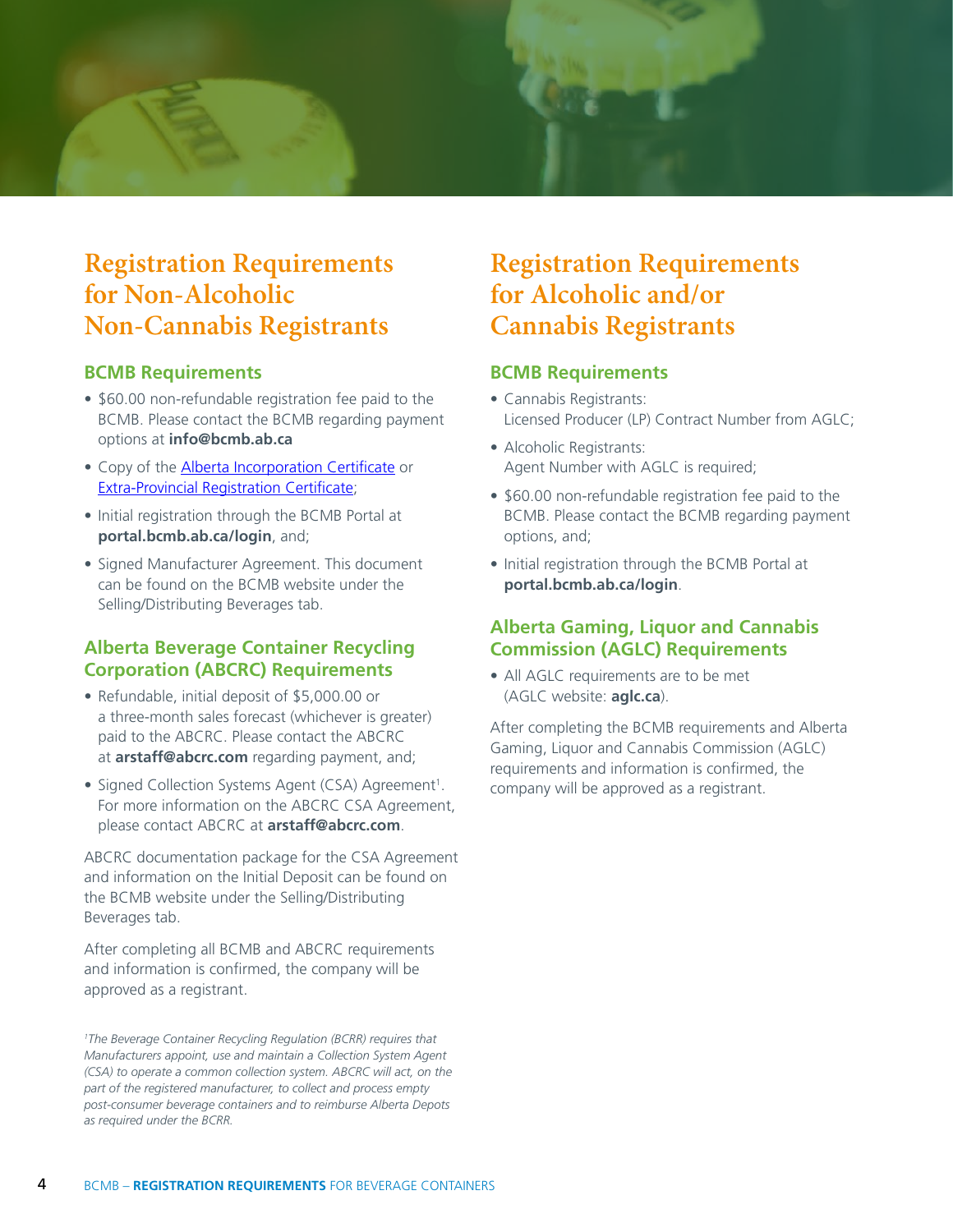<span id="page-4-0"></span>

## **Registering Your Beverage Containers**

Manufacturers can decide whether their container will be registered as non-refillable or refillable. If the beverage container is registered as non-refillable then the BCRR provides that the container is managed by the Collection System Agent (CSA), also known as the Alberta Beverage Container Recycling Corporation (ABCRC), using the Common Collection System. If the Manufacturer wants to register their beverage container as a refillable container, they have the option of managing the beverage container on their own by acting as a Collection Service Provider (CSP) or contracting an independent third-party to act on their behalf. All beverage containers are collected through the province-wide Depot network. If refillable, the beverage containers are prepared by the Depot to be collected by the CSP.

Only individual beverage containers are required to be registered, not packages or cases. In the case of a variety pack, please ensure the individual beverage containers are registered.

All beverage containers differing in brand, flavour, size, material, and/or UPC are required to be registered separately through the BCMB Portal. The BCMB has 10 business days from the date submitted to approve the registrations. For all registrants, the first beverage container registration is free, and each additional registration is \$10.00.

#### **Beverage Container Review**

If you are unsure whether the container you wish to register is considered a ready-to-serve beverage container and is therefore required to be registered with BCMB, please contact **registrations@bcmb.ab.ca**. Products such as soup broth, etc. are not currently part of the Alberta Deposit System.

If you would like confirmation that your container is recyclable, please view the BCMB Approved Materials List. If the Approved Materials List indicates that you are required to submit an application, please fill out the appropriate Beverage Container Review form (below) and send it along with the corresponding images to **registrations@bcmb.ab.ca**. Once the BCMB receives the required documentation, your container will be reviewed for recyclability. Once the Beverage Container Review is completed, a letter will be sent advising how to proceed. The review process can take time as the Collection System Agent (CSA) may need to confirm recyclability. A sample of the container material will also be required.

- Beverage Container Review Form Non-Alcoholic Non-Cannabis
- Beverage Container Review Form Alcoholic
- [Beverage Container Review Form Cannabis](https://www.bcmb.ab.ca/selling-distributing-beverages/registering-beverage-container/)

If you require assistance in registering your beverage containers, please reference the [BCMB's Portal User Guide.](https://www.bcmb.ab.ca/selling-distributing-beverages/registering-beverage-container/)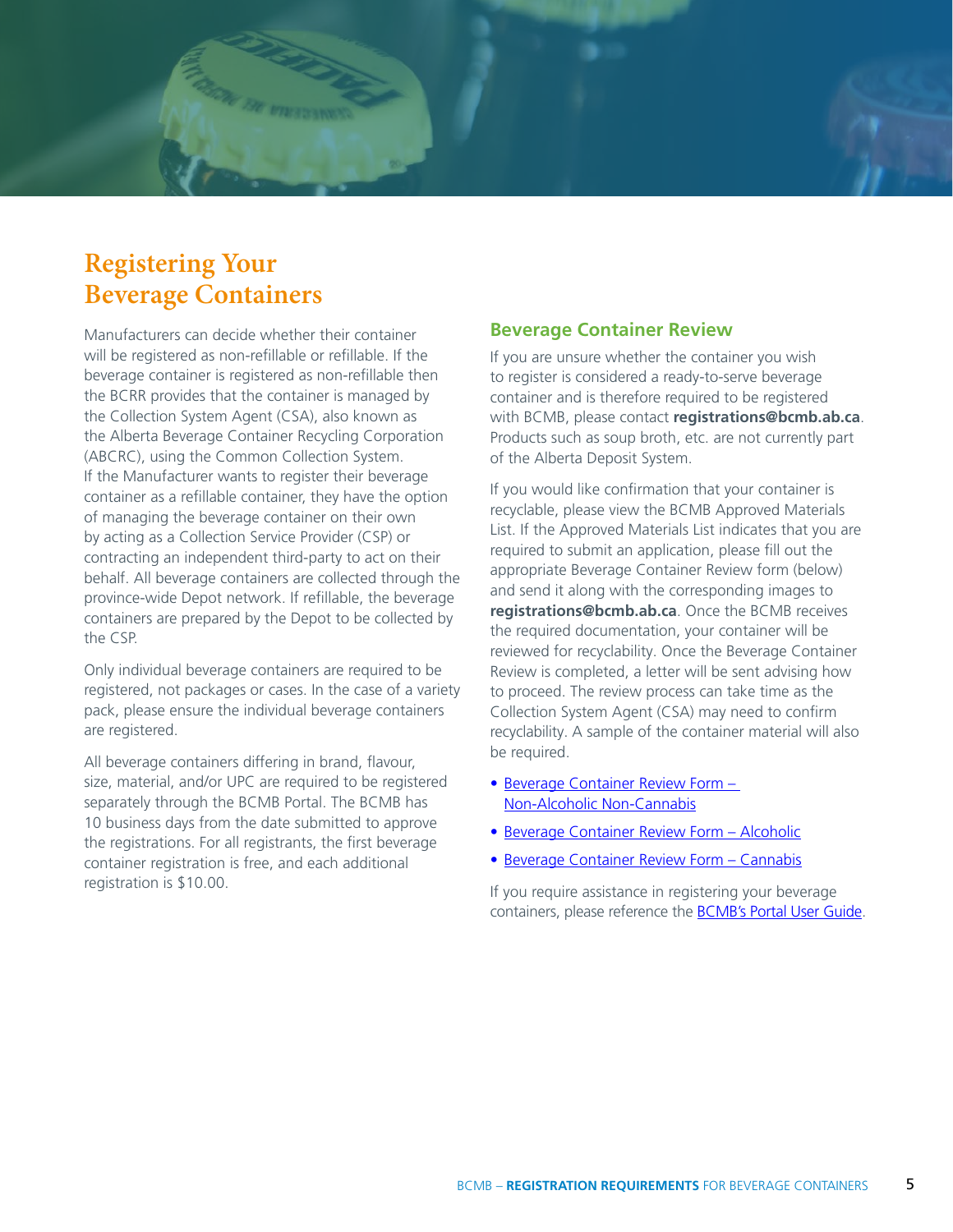<span id="page-5-0"></span>

#### **Labeling Information**

Beverage containers are required to note the brand, flavour, size and material in English. UPC's (barcodes) are not required at this time. However, if you are registering a beverage container and the individual beverage container has a UPC it is required to be noted.

Beverage containers with the above requirements (brand, flavour, size, material, and UPC-if applicable) only on the removeable lid (cap) will be denied. Without the lid, all information including any confirmation that the container is a beverage is removed. In order to sell and/or distribute these beverage containers in Alberta, additional labeling needs to be added to the container itself to meet the requirements (i.e. etching or printing required information on the side of the container).

Return for Refund or Return for Refund Where Applicable notes are not required to be on beverage containers. However, negative connotations of recycling are not allowed, and a container will be denied in those cases.

In order to remain complaint with the Canadian Food Inspection Agency (CFIA), please ensure the labeling on your beverage containers follows the CFIA standards. The CFIA offers an interactive tool designed to assist [here.](https://www.inspection.gc.ca/food-label-requirements/labelling/for-consumers/food-labelling-requirements/eng/1302802599765/1302802702946)

## **Non-Refillable Beverage Container Registration(s)**

All non-refillable beverage containers are required to be registered through the BCMB Portal. First beverage container is free, each additional registration is \$10.00.

To register your non-refillable beverage container(s), you will need the following:

- Beverage Container Information:
	- Brand (in English characters)
	- Flavour (in English)
- Size in Metric
- Material2
- UPC (if applicable)
- Front and back images of the container with the label displaying the brand, flavor, size, material, and UPC. If there is no UPC, please continue to upload an image of the back of the container. If the beverage container is made of plastic, please upload an image of the container noting the recycling symbol and the resin (material) identifier (this is usually molded into the container on the bottom or side bottom $)^3$ .
- Sales start date this is the date you plan to start selling and/or distributing the beverage container in Alberta.

Once submitted, the BCMB will approve all registrations that meet the above requirements within 10 business days from the date the registration was submitted. Upon approval, the registrant will receive an e-mail advising that the beverage container(s) have been approved.

*2 As per Section 16 of the BCRR, non-refillable containers are to be recycled by a method approved by the Beverage Container Management Board. Your beverage will need to be in an approved container prior to registration. Please see the appendix for a list of approved non-refillable beverage containers, label materials, closure materials and additional components. A list of approved containers and their codes can also be found in the BCMB Portal.*

*3 As per Section 6.1 of the BCRR, beverage containers must be labelled in such a way that the type of beverage is easily identifiable (even when the container is empty) and it is clear the container can be returned for a refund of the deposit paid when purchased.*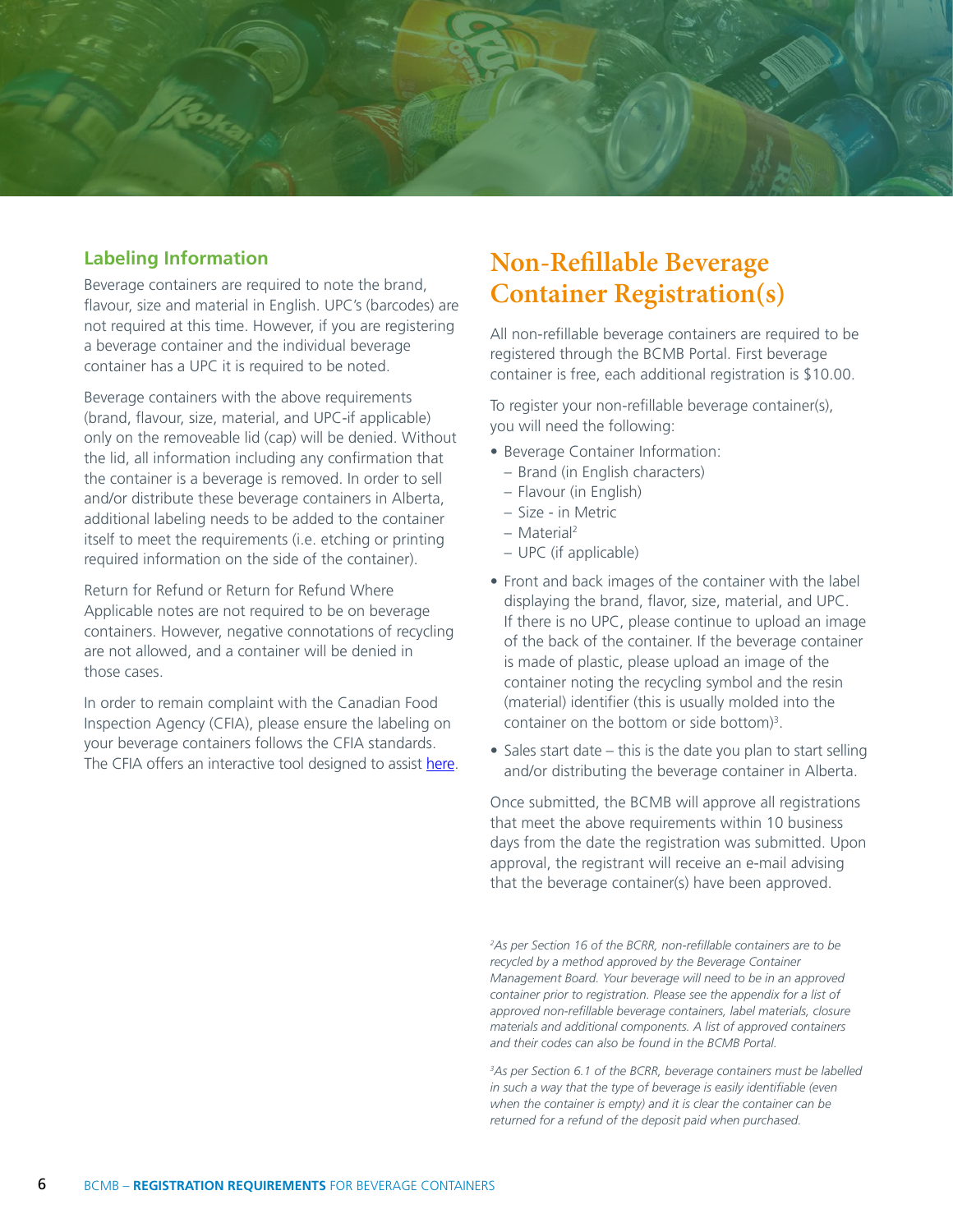<span id="page-6-0"></span>

## **Refillable Beverage Container Registration(s)**

Manufacturers who wish to register a refillable container are required to have a method of collection for the refillable container. Manufacturers have the option of managing the beverage container on their own by acting as a Collection Service Provider (CSP) or contracting an independent third-party to act on their behalf. Upon arriving at a Depot, refillable beverage containers are prepared by the Depot to be collected by their CSP.

A CSP is defined as:

- a manufacturer of refillable containers that collects empty refillable Containers that contained a beverage manufactured by that manufacturer, or empty Containers that were refillable, but which are no longer refillable that contained a beverage manufactured by that manufacturer; or
- a person contracted by a manufacturer of refillable containers to collect empty refillable Containers that contained a beverage manufactured by that manufacturer or empty Containers that were refillable, but which are no longer refillable that contained a beverage manufactured by that manufacturer.

Prior to starting the registration process for a Refillable Beverage Container (Alcoholic, Cannabis and Non-Alcoholic Non-Cannabis), please review the Collection Service Provider (CSP) By-law on the BCMB website found on the About Us Tab under Governing Documents.

To start the Refillable Beverage Container registration process, please complete the Refillable Beverage Container Registration Application on the BCMB website found under the Selling/Distributing Beverages tab. Once completed this package will be submitted to the BCMB Registrations Team via email (**registrations@bcmb.ab.ca**).

To view links, forms and further information please go to the BCMB website: **www.bcmb.ab.ca**, click on Selling/Distributing Beverages tab and click on the Refillable Beverage Container tab.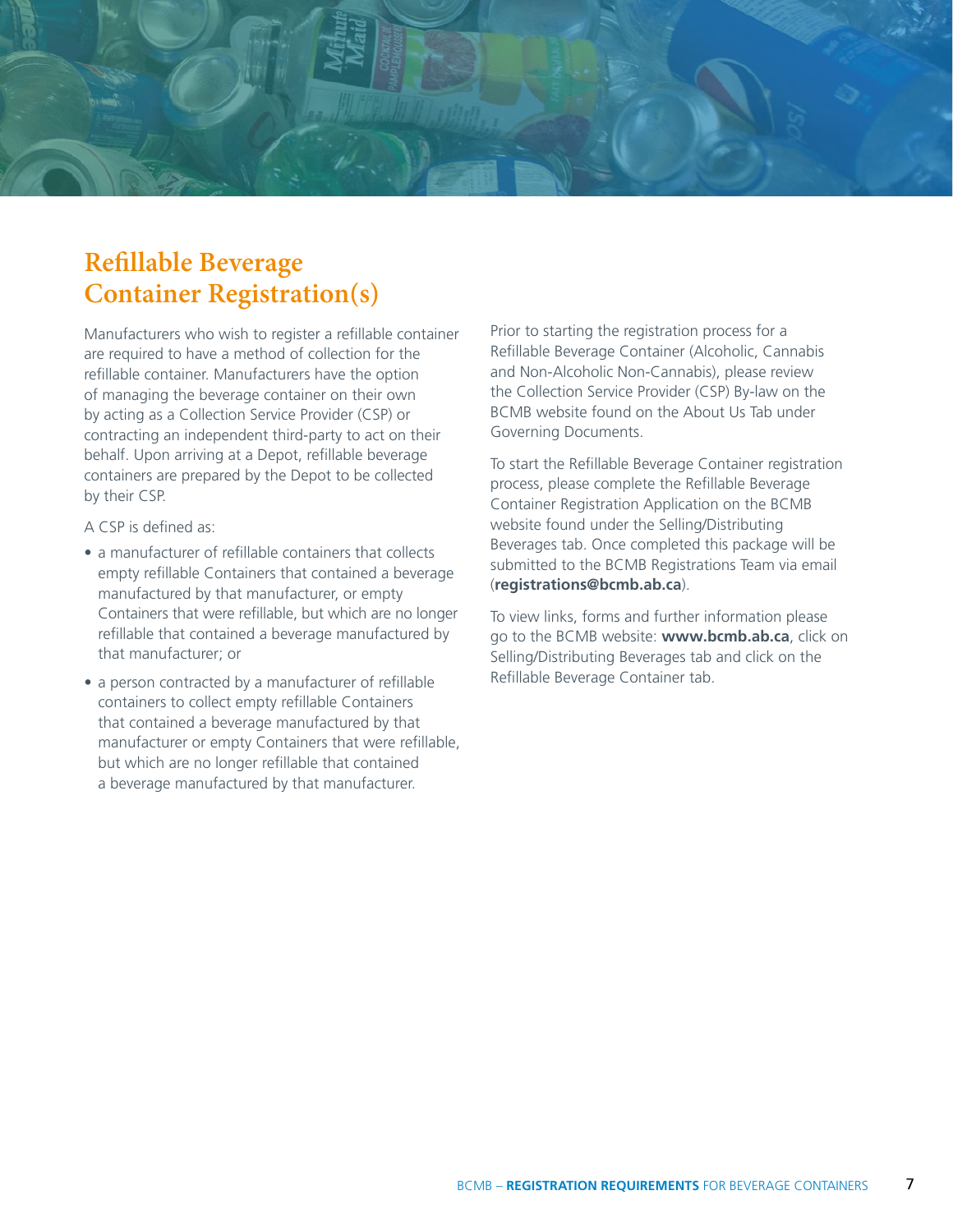<span id="page-7-0"></span>

# **Appendix**

To ensure the recyclability of a container, the BCMB at any time may request that a Beverage Container Review Form be filled out and returned with corresponding images.

A sample of the container material will also be required for all Beverage Container Reviews.

The following Appendix refers only to Non-Refillable Beverage Containers.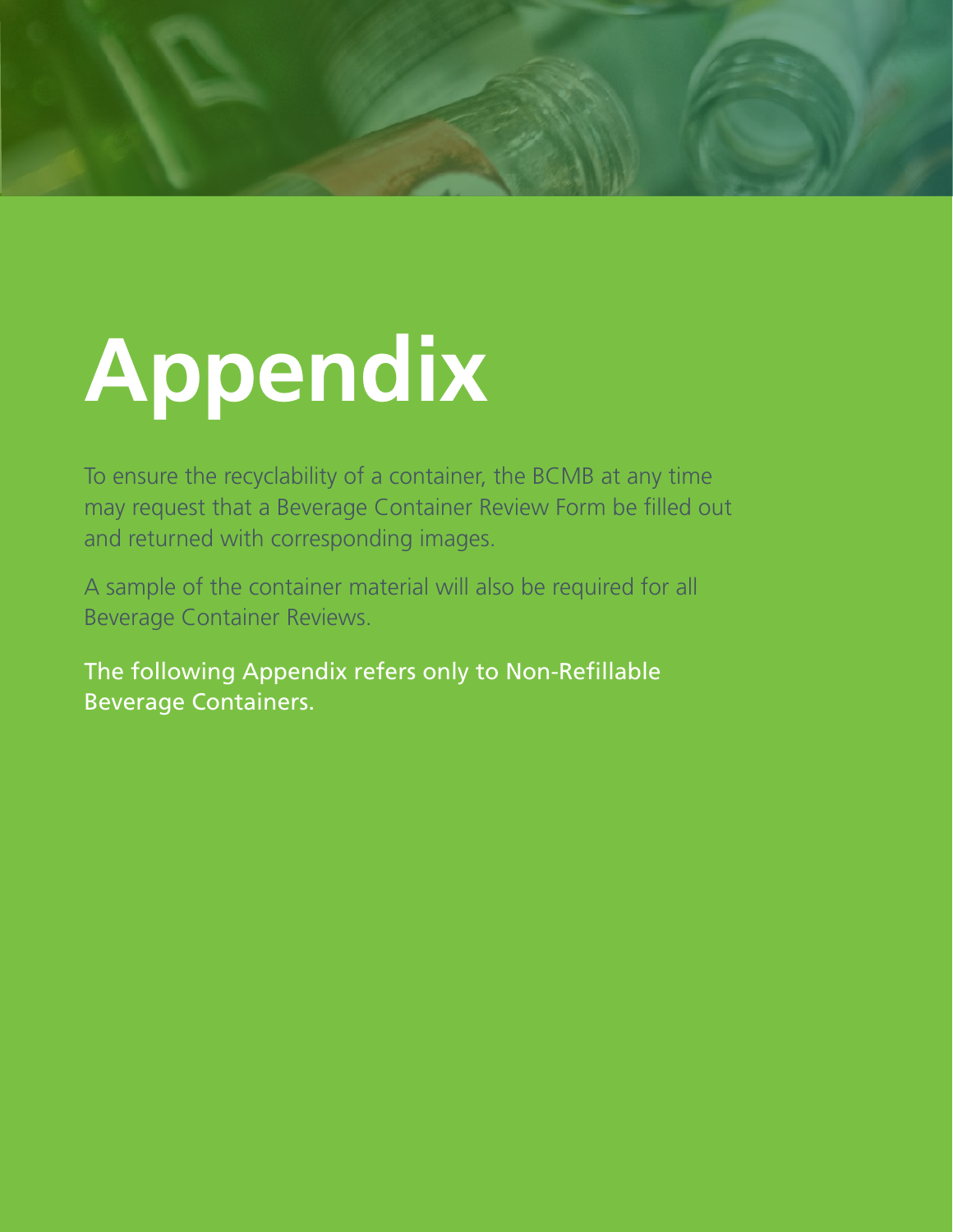<span id="page-8-0"></span>

## **Approved Beverage Containers1**

| <b>BEVERAGE CONTAINER CATEGORY</b>                   | <b>COLOUR</b>   | <b>CONDITIONS</b>                    |
|------------------------------------------------------|-----------------|--------------------------------------|
| Aluminum                                             | n/a             | None                                 |
| Glass                                                | Any             | None                                 |
| Glass (silica or soda lime glass)                    | Any             | Must Submit Application <sup>2</sup> |
| Bag-In-A-Box                                         | n/a             | None                                 |
| <b>Biodegradable Plastic</b>                         | Any             | Not Approved                         |
| <b>Bi-Metal</b>                                      | n/a             | None                                 |
| Ceramics (including clay, porcelain)                 | Any             | Not Approved                         |
| Crystal (lead and non-lead)                          | Any             | Not Approved                         |
| <b>Drink Pouches</b>                                 | n/a             | None                                 |
| Gable Top                                            | n/a             | None                                 |
| <b>HDPE</b><br>ŕ2)                                   | Any             | None                                 |
| One-Way Keys                                         | Any             | None                                 |
| Multiple Materials <sup>1</sup>                      | Any Combination | Must Submit Application <sup>2</sup> |
| Other Plastics <sup>1</sup><br>$\sum_{\text{other}}$ | Any Combination | Must Submit Application <sup>2</sup> |
| $\frac{1}{\sqrt{1}}$<br>PET                          | Any             | None                                 |
| Polypropylene $\sum_{\tiny{\text{PP}}}$              | Any             | None                                 |
| Polystyrene                                          | Any             | None                                 |
| <b>Cole Col</b><br><b>PVC</b>                        | Any             | Not Approved                         |
| Tetra Brik                                           | n/a             | None                                 |
| Other Material <sup>1</sup>                          |                 | Must Submit Application <sup>2</sup> |

<sup>1</sup> Container must be comprised of 98% or higher, by weight, of the category material. Closure, label and any additional *components must also be in compliance.*

*2 A Beverage Container Review form is required to be filled out and returned to the BCMB Registration Team at registrations@bcmb.ab.ca with corresponding images as per the form. If the BCMB requires a sample, we will advise.*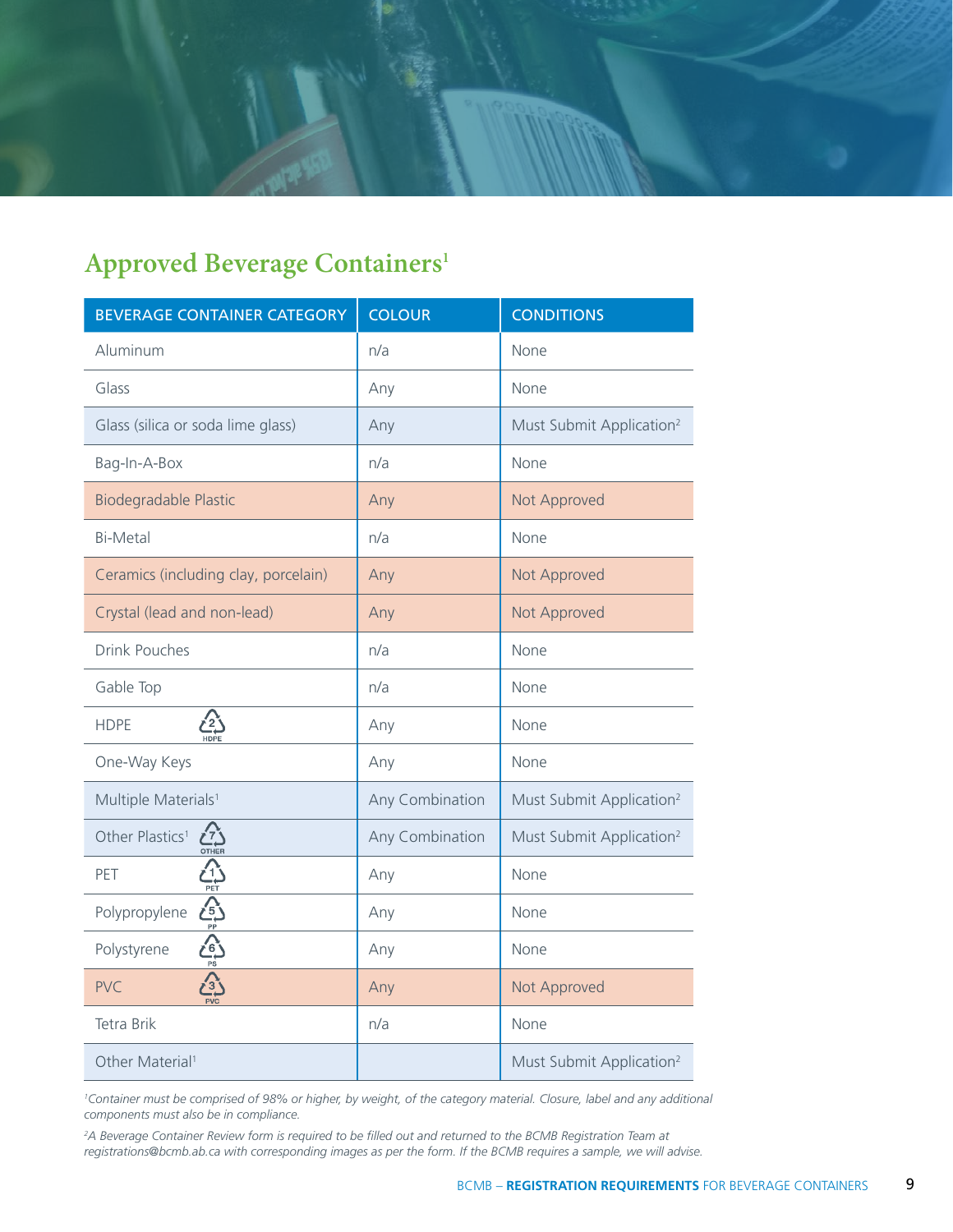<span id="page-9-0"></span>

## **Approved Label Material**

| <b>LABEL MATERIAL</b>               | <b>CONDITIONS</b>                          |
|-------------------------------------|--------------------------------------------|
| <b>Applied Ceramic</b>              | Must Submit Application <sup>2</sup>       |
| Etched (no additional materials)    | None                                       |
| Glue Applied Paper                  | Depends on Container Material <sup>3</sup> |
| Glue Applied Plastic                | Depends on Container Material <sup>3</sup> |
| Shrink-wrap                         | Must Submit Application <sup>2</sup>       |
| Standard Digital Image on Container | None                                       |
| Any Other                           | Must Submit Application <sup>2</sup>       |

*\*Note: Label cannot be removed as part of closure.*

## **Approved Closure Material (any component)**

| <b>CLOSURE MATERIAL</b>     | <b>CONDITIONS</b>                    |
|-----------------------------|--------------------------------------|
| Aluminum                    | None                                 |
| <b>Bi-Metal</b>             | None                                 |
| Ceramic                     | Must Submit Application <sup>2</sup> |
| Crystal (lead and non-lead) | Not Approved                         |
| Cork                        | None                                 |
| Glass                       | None                                 |
| <b>HDPE</b>                 | None                                 |
| PET                         | None                                 |
| Polystyrene                 | None                                 |
| Polypropylene               | None                                 |
| Any Other                   | Must Submit Application <sup>2</sup> |

*2 A Beverage Container Review form is required to be filled out and returned to the BCMB Registration Team at registrations@bcmb.ab.ca with corresponding images as per the form. If the BCMB requires a sample, we will advise.* 

<sup>3</sup> Certain container materials with certain labeling materials cannot be recycled due to the labeling material effecting *the containers recyclability. If you are unsure whether your container meets compliance, please fill out a Beverage Container Review form and send to registrations@bcmb.ab.ca with corresponding images. If the BCMB requires a sample, we will advise.*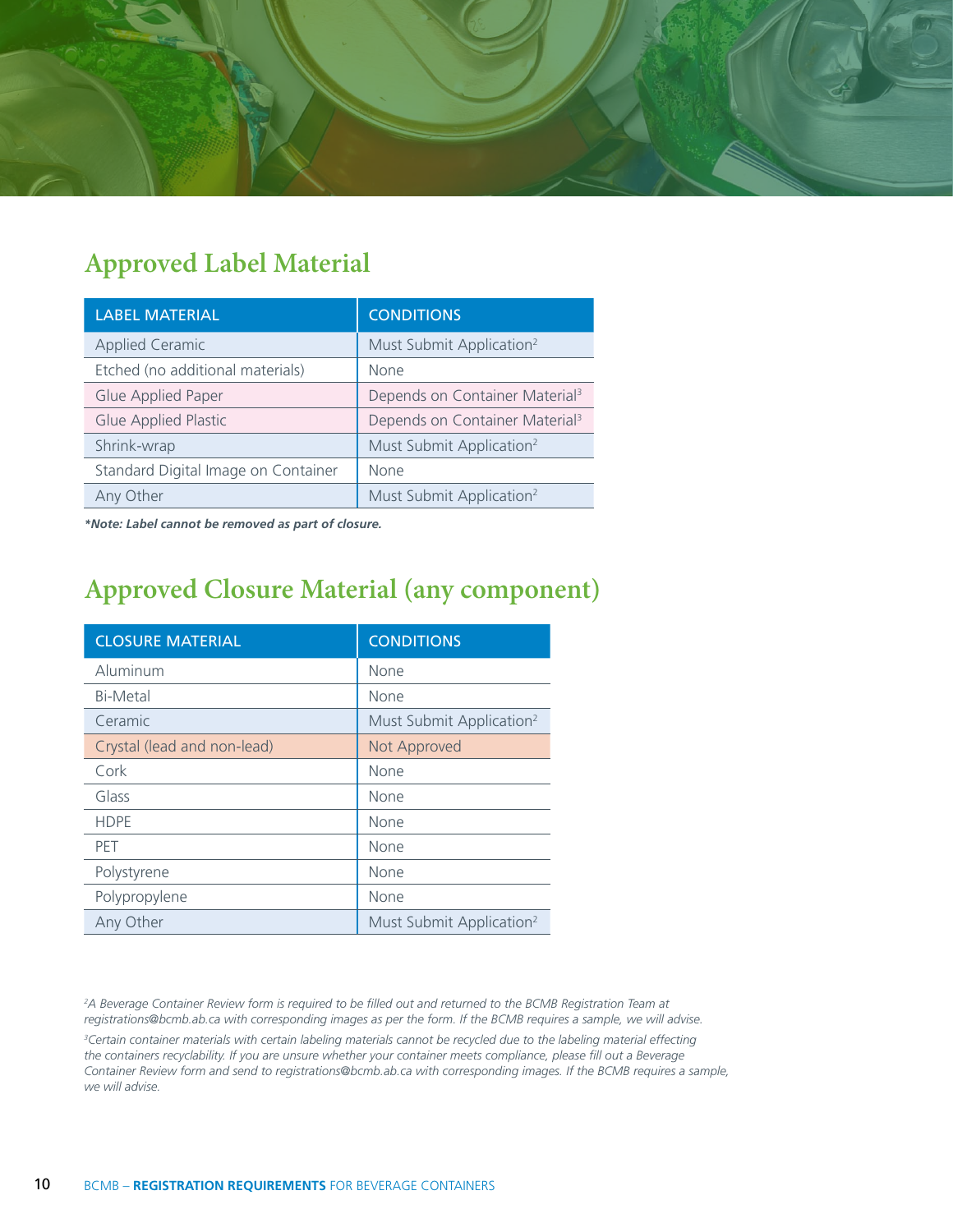<span id="page-10-0"></span>

## **Approved Additional Components (inserts or attachments)**

| <b>ADDITIONAL COMPONENTS</b>         | <b>CONDITIONS</b>                    |  |
|--------------------------------------|--------------------------------------|--|
| Same as Container Material (100%)    | <b>None</b>                          |  |
| Different than Container Material    | Must Submit Application <sup>2</sup> |  |
| More than One Material               | Must Submit Application <sup>2</sup> |  |
| Contains Crystal (lead and non-lead) | Not Approved                         |  |

*2 A Beverage Container Review form is required to be filled out and returned to the BCMB Registration Team at registrations@bcmb.ab.ca with corresponding images as per the form. If the BCMB requires a sample, we will advise.* 

## **Not Approved Multi-Material Containers**

| CONTAINER MATERIAL   LABEL MATERIAL |                                                     | <b>CONDITIONS</b> |
|-------------------------------------|-----------------------------------------------------|-------------------|
| Aluminum                            | Plastic labels affixed with adhesive   Not Approved |                   |